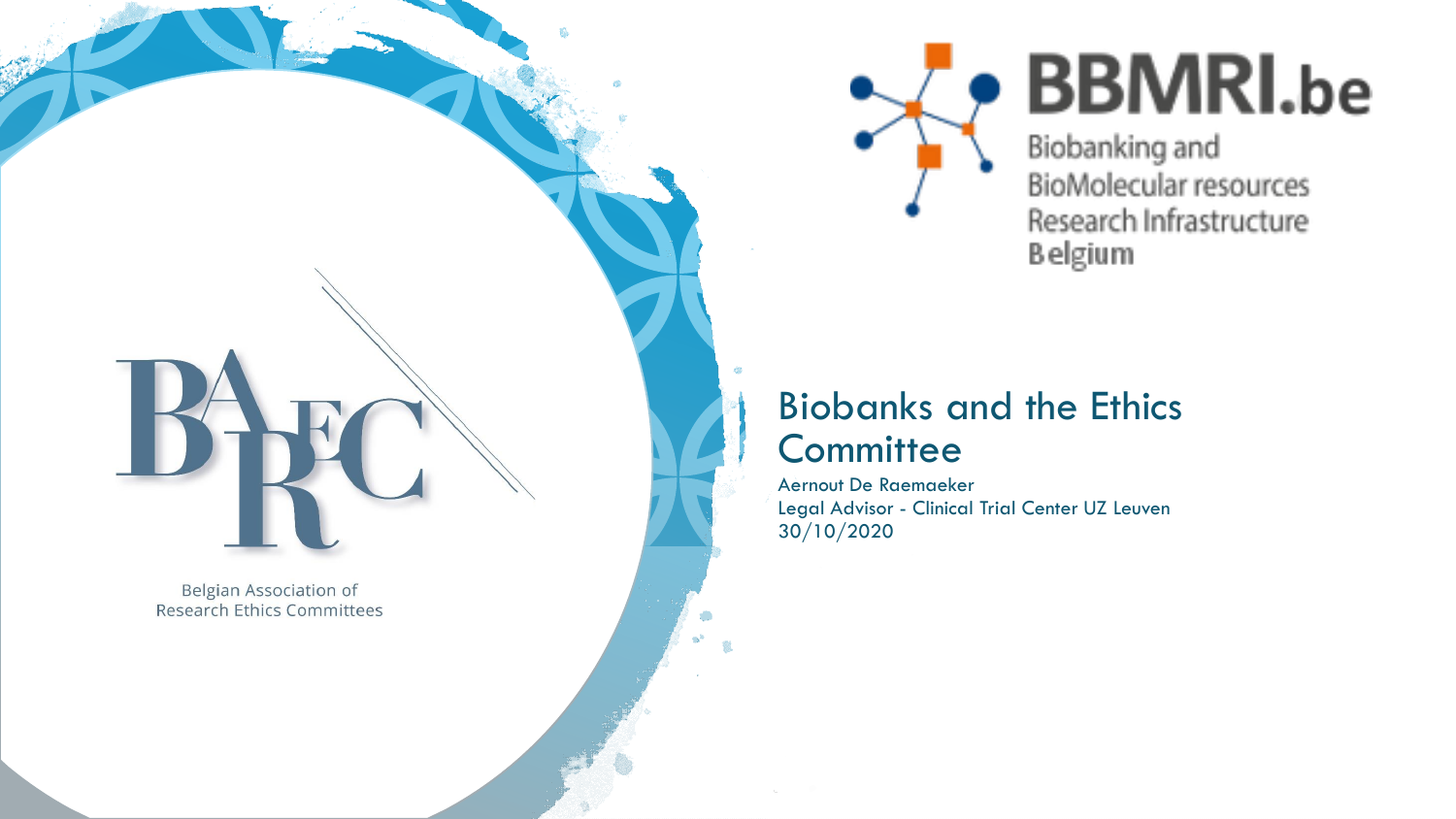## **OVERVIEW**

Legislation HBM for research Notification FAMHP and Positive Opinion EC Initial Evaluation

Biennial Evaluation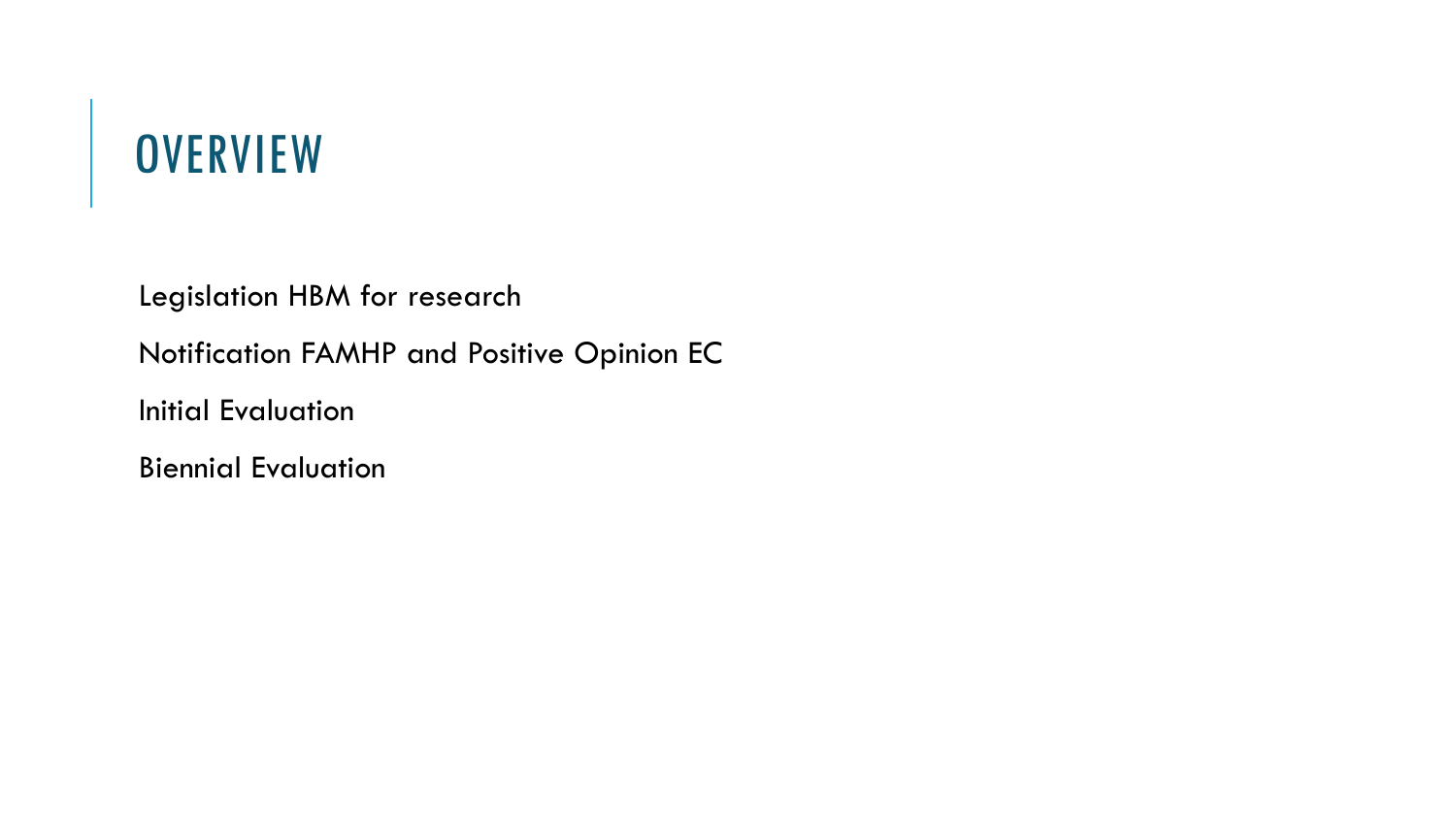### LEGISLATION HBM FOR RESEARCH

19 December 2008 – Law concerning the obtaining and use of human body material (HBM) for medical application on humans or scientific research ("**HBM Law**")

Royal Decree of 9 January 2018 concerning the biobanks ("**RDBB"**)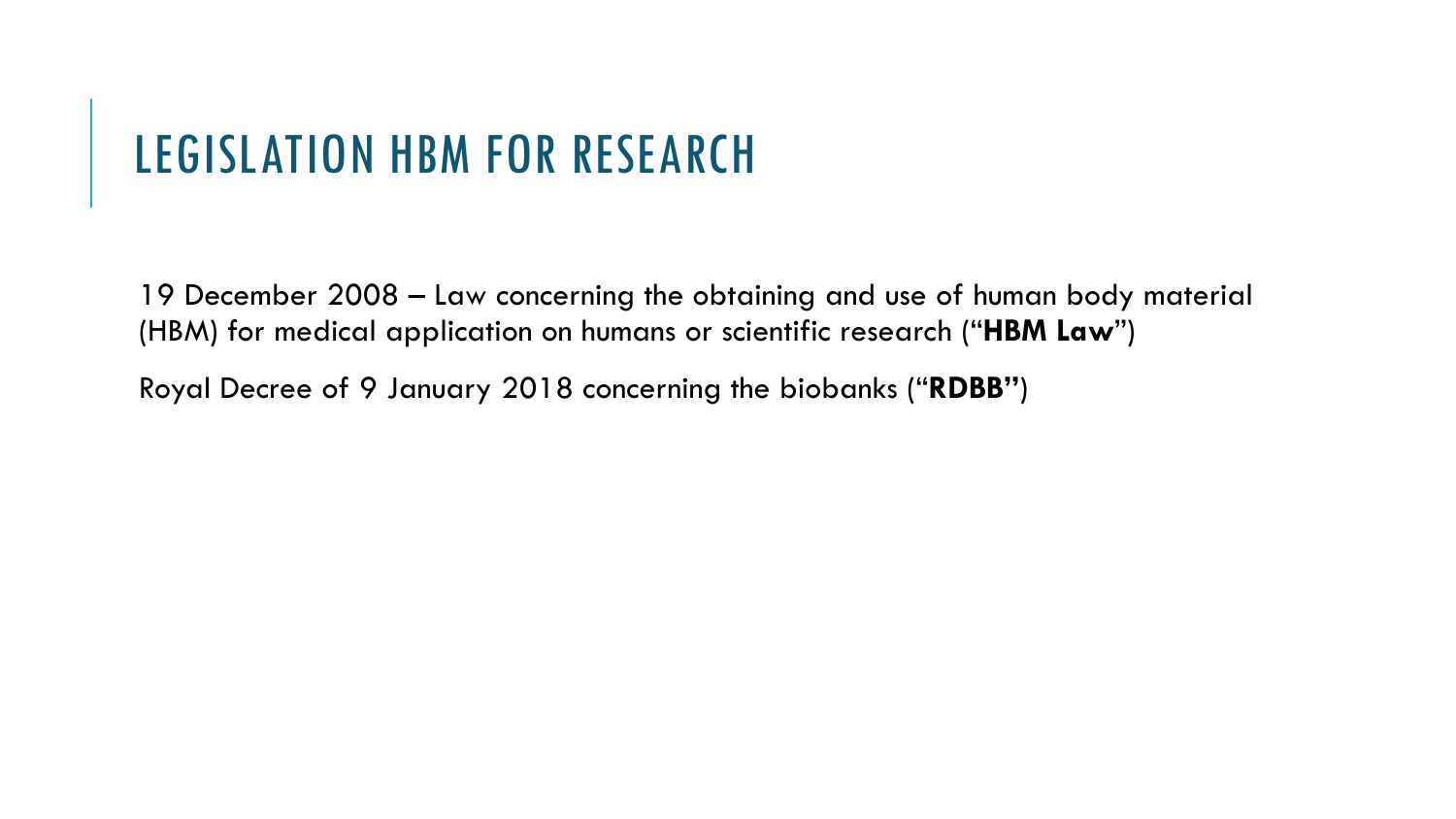## NOTIFICATION BIOBANK (FAMHP) – ART. 3 RDBB

Response FAMHP within 15 days

Incomplete: 15 days to complete

Complete: biobank receives notification number

No response FAMHP within 15 days  $=$  notified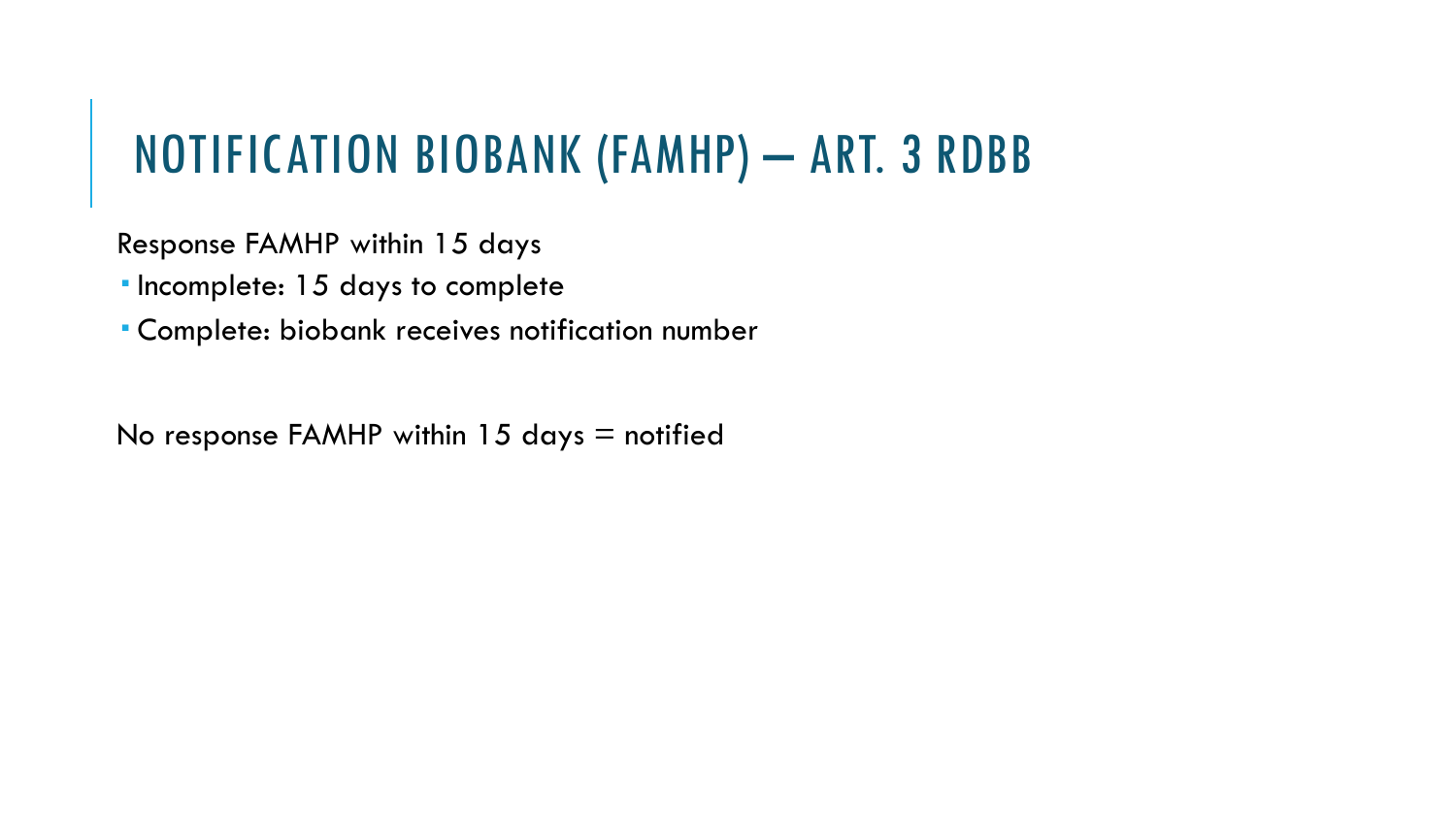### NOTIFICATION BIOBANK (FAMHP)

### Formulier tot aanmelding van de biobank

### FORMULIER TOT AANMELDING VAN DE BIOBANK

1° Gegevens betreffende de biobank

Eventuele naam van de biobank

Administratief adres (1)(2)

Beschrijving van de doelstellingen en activiteiten van de biobank (2)

De biobank bewaart en stelt het volgende menselijk lichaamsmateriaal ter beschikking:  $\Box$  traceerbaar menselijk lichaamsmateriaal

 $\Box$  niet-traceerbaar menselijk lichaamsmateriaal

 $\overline{\Box}$  beide

Ethisch comité dat het positief advies betreffende de doelstellingen en activiteiten van de biobank heeft uitgebracht  $(3)$ :

Datum positief advies :

### 2° Gegevens betreffende de uitbater van de biobank

Indien een rechtspersoon : naam (2) en ondernemingsnummer

Indien een natuurlijke persoon : naam (2), voornaam (2) en rijksregisternummer (4) :

Contactgegevens :

- telefoonnummer: - e-mailadres :

Beschikt de uitbater tezelfdertijd over een erkenning voor de uitbating van een bank voor menselijk lichaamsmateriaal, intermediaire structuur voor menselijk lichaamsmateriaal of productie-instelling?  $\Box$  JA

□ van een bank voor menselijk lichaamsmateriaal; erkenningsnummer(s) : .......

 $\Box$  van een intermediaire structuur voor menselijk lichaamsmateriaal; erkenningsnummer(s) : .......

□ van een productie-instelling; erkenningsnummer(s) : ......

 $\Box$  NEE

3° Gegevens betreffende de beheerder van het menselijk lichaamsmateriaal in de biobank

Naam, voornaam en rijksregisternummer (4)

Behaalde diploma's (5)

Adres:

### Contactgegevens

- telefoonnummer :

- e-mailadres

Voor correct en volledig verklaard (inclusief bijlagen),

Datum:

(1) Per administratief adres dient een grondplan met aanduiding van de lokalen bij dit formulier te worden gevoegd.

- (2) Deze gegevens zullen worden hernomen op de website van het FAGG.
- (3) Een kopie van het positief advies van het ethisch comité dient als bijlage bij dit formulier te worden gevoegd.
- (4) Het Federaal agentschap voor geneesmiddelen en gezondheidsproducten mag het rijksregister slechts gebruiken indien het daartoe werd gemachtigd door het Sectoraal Comité van het Rijksregister met toepassing van artikel 8 van de wet van 8 augustus 1983 tot regeling van een Rijksregister van de natuurlijke personen.
- (5) Een kopie van de behaalde diploma's dient als bijlage bij dit formulier te worden gevoegd.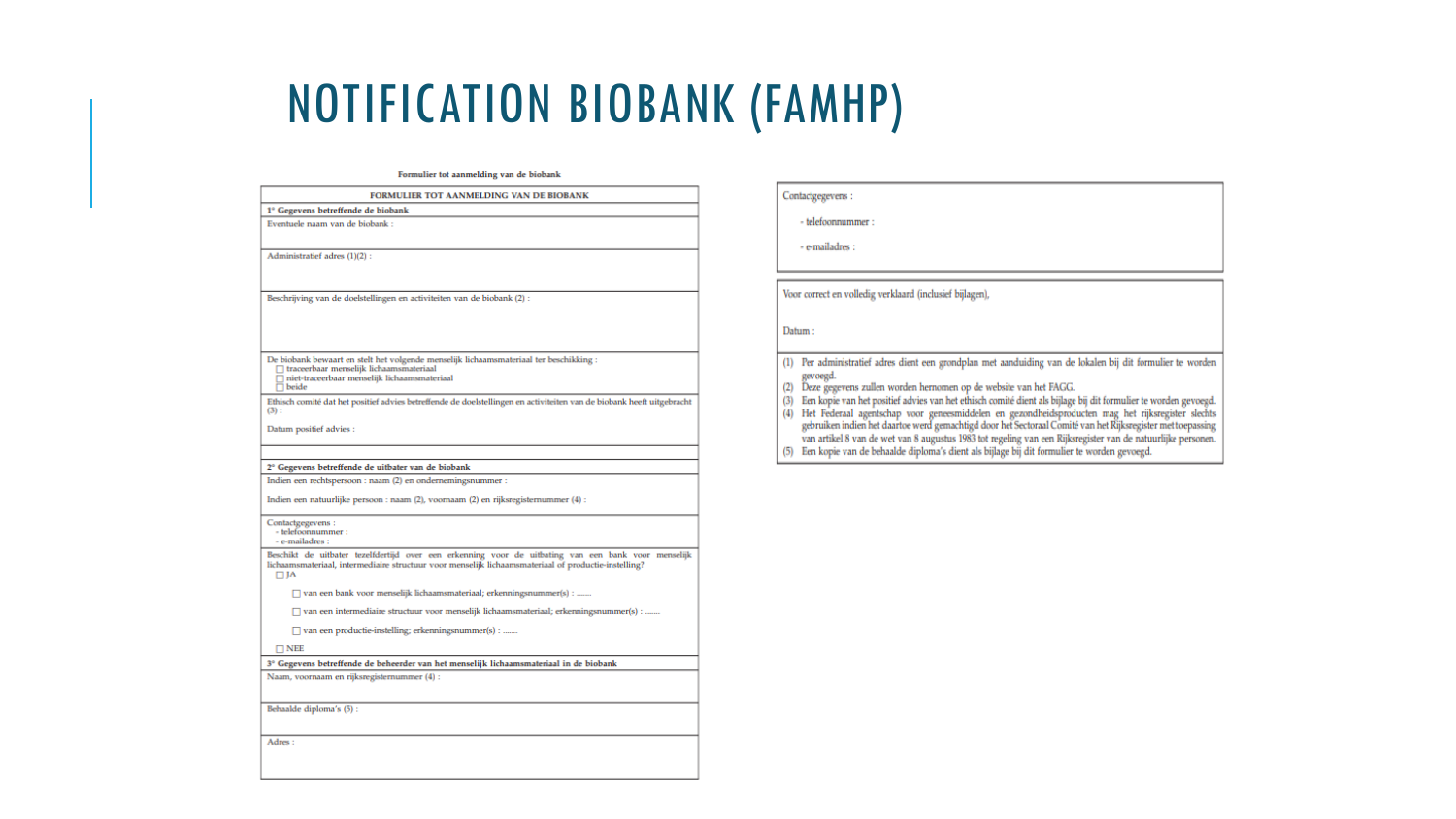## POSITIVE OPINION EC

Prior to notification to FAMHP (admissibility condition for notification)

Article 22 §1 HBM Law

Competent EC?

*fully recognized EC* in accordance with Law 7 May 2004 concerning experiments on the human person

What?

Positive opinion on aims, *objectives and activities*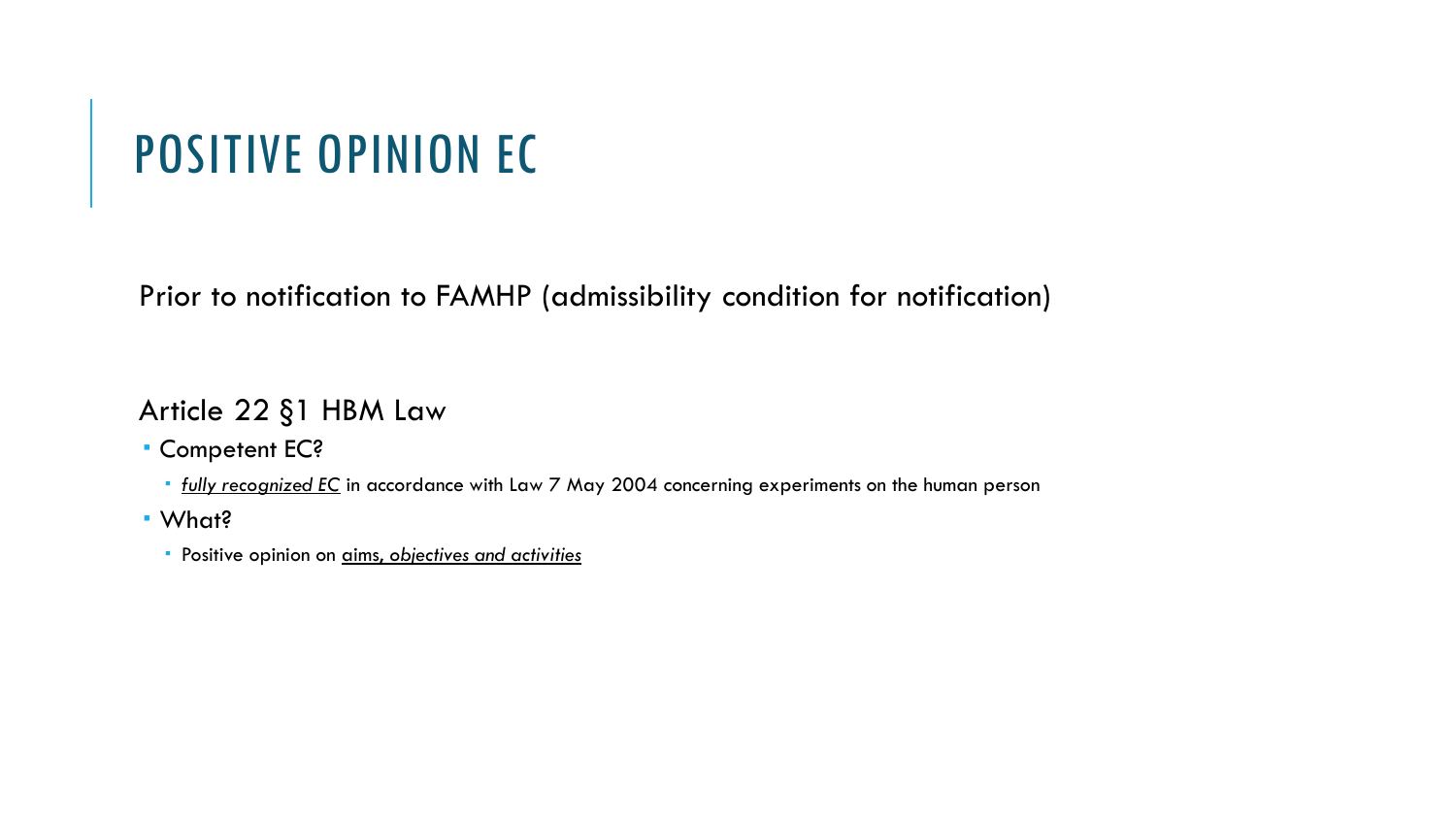## AIMS/OBJECTIVES AND ACTIVITIES

### Aims/objectives

Scope: research domains/types of research

### **Activities**

- Definition "biobank": *the structure which, for the purposes of scientific research, with the exception of research with human medical applications, obtains, when appropriate treats, stores and makes available human body material, as well as, human body and donor data if the opportunity arises* (Art. 2, 27° HBM Law)
- Biobank performs either one or more of these activities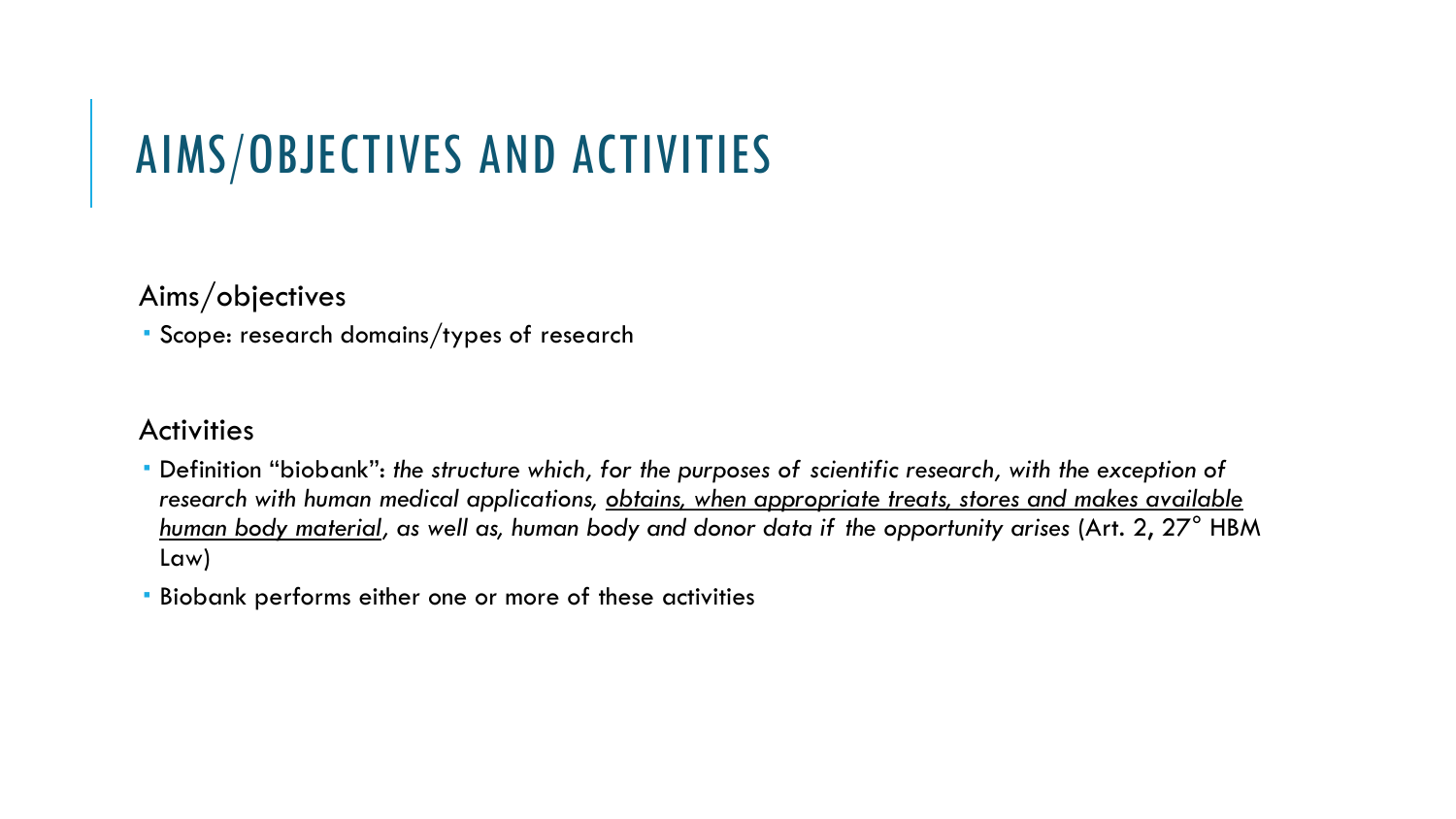### INITIAL EVALUATION EC

Information/Documents/SOPs to safeguard operability/compliance with applicable law, e.g.:

- Collection HBM (art. 2 RDBB)
- **Traceable HBM** 
	- Biobank manager qualification (art. 22 §3 HBM Law)
	- Donor identification system (art. 8 RDBB)
	- Coding HBM (art. 22 §5 HBM)
	- Continuity traceability (art. 22 §5 HBM Law)
	- Meaningul information health donor (art. 11 HBM Law + artikel 7, §§ 2, 3 and 4 Law 22 August 2002 concerning right of the patient)
	- Lifting traceability (art. 22 §7 HBM Law)
- **Registry (art. 9 RDBB + art. 22**  $\S$ **2 HBM Law)**
- Template agreement/framework agreement (art. 10 RDBB + art. 22 §2 HBM Law)
- Evaluation procedure consent/opt-out (art. 11 RDBB)
- Preservation personal data (art. 22 §8 HBM Law)
- Termination activities biobank (art. 17 §§1/1, 2 and 3 HBM Law)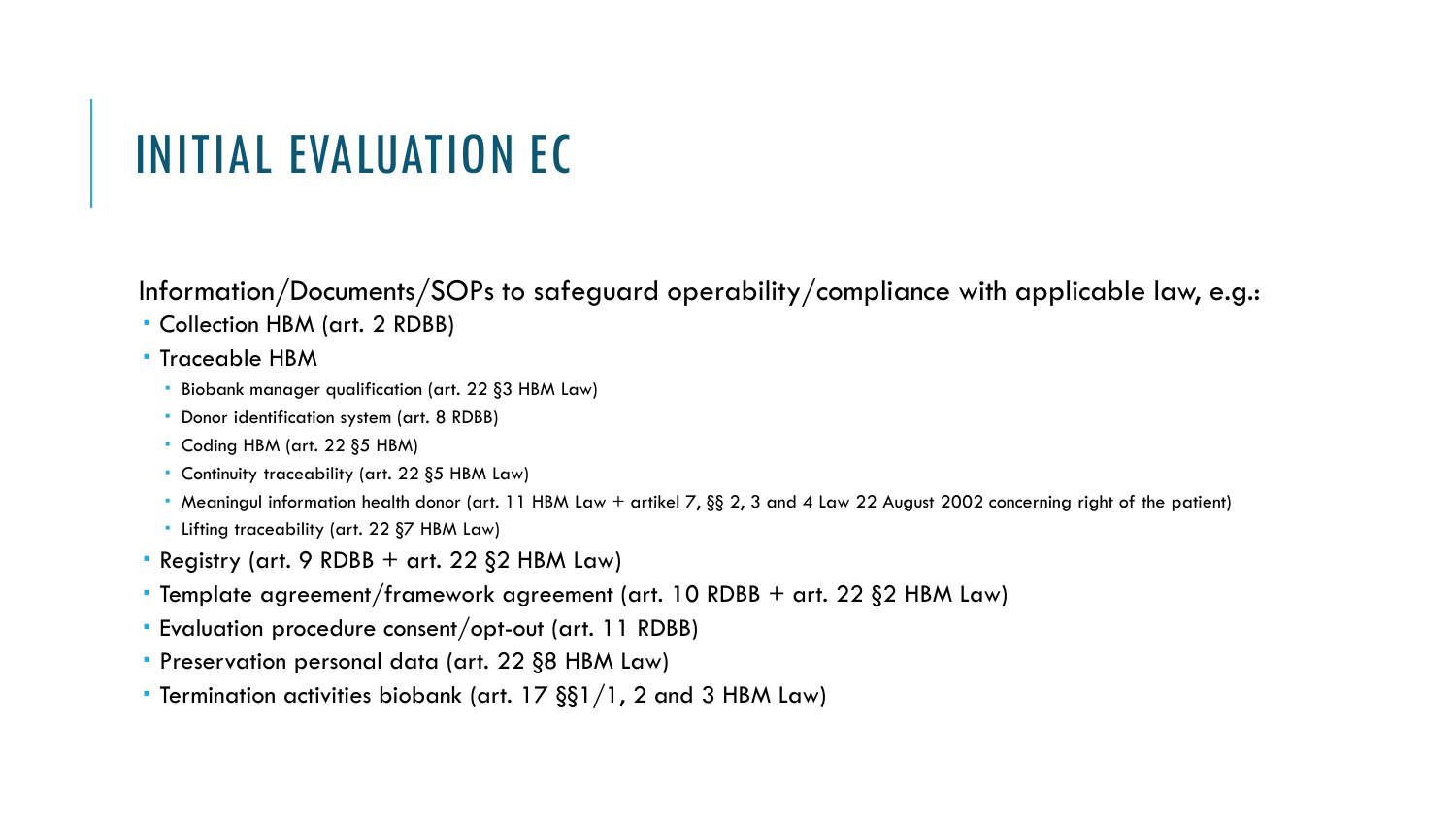## BIENNUAL EVALUATION EC (ART. 6-7 RDBB)

### Once every two years

- Activities and aims/objectives biobank
- Overview HBM stored and/or made available + destination (registry)
- Modification aims, objectives and activities (art.4 RDBB) => implications for aims, objectives and activities